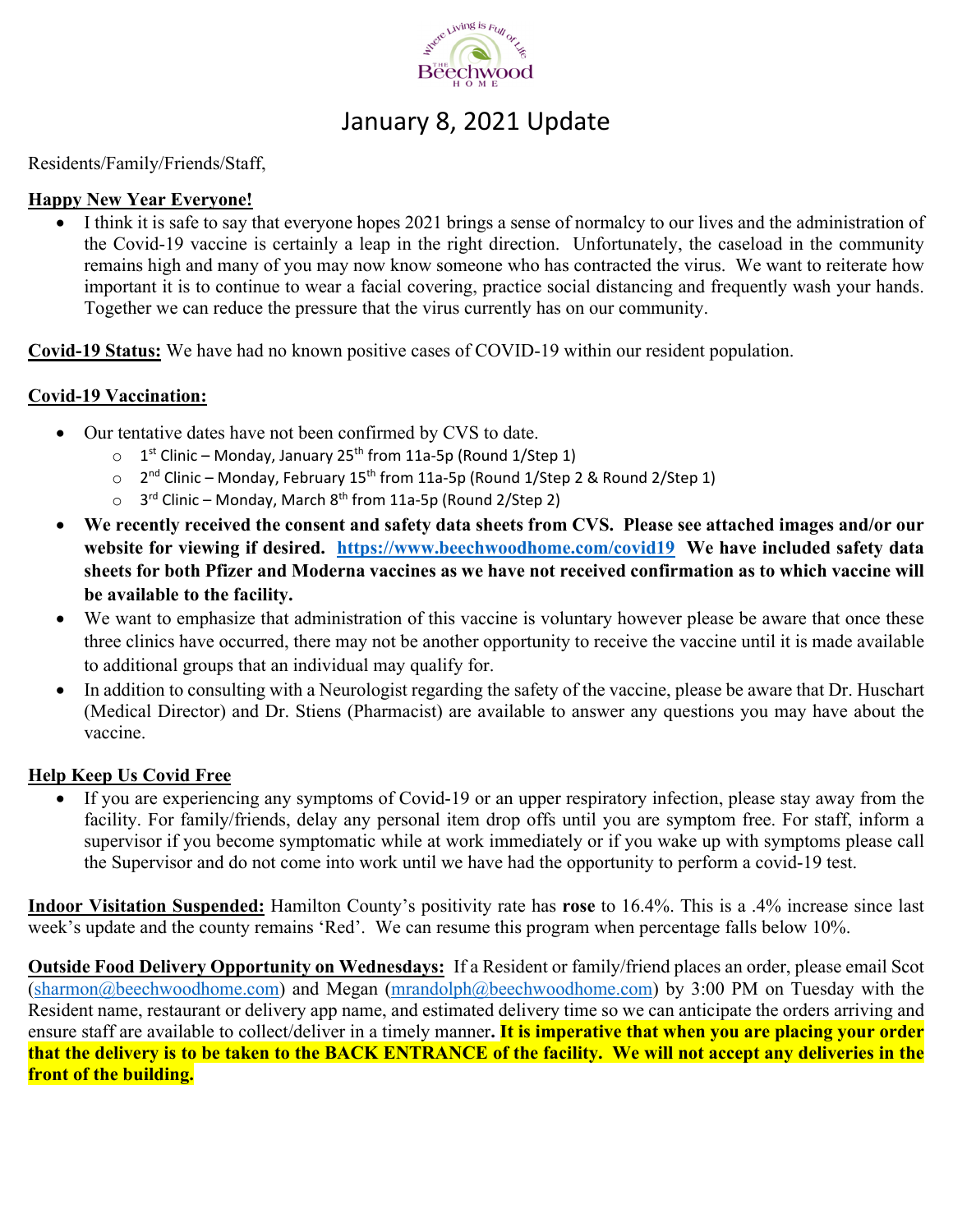

# SPECIAL UPDATE: January 8, 2021

Residents/Family/Friends/Staff,

CVS reached out to us this afternoon indicating that our first round of vaccination will **NOW** occur on Tuesday January 12<sup>th</sup> from 11:00 AM - 5:00 PM. They will be administering the Pfizer vaccine to consenting Residents and Staff.

Nursing will be meetings with Residents who are able to make decisions for themselves to review the fact sheet and complete the consent form.

Nursing will also be reaching out to the Responsible Party for those who make decisions on behalf of a Resident to review the fact sheet, consent form and obtain a verbal consent.

Human Resources and Tim W. have the fact sheet and consent forms available to be completed by staff.

For anyone who previously indicated that they were NOT INTERESTED or MAYBE INTERESTED and now ARE INTERESTED please let Tim W know ASAP so that we can give CVS an accurate count prior to their visit, ensuring that everyone who wants to get vaccinated has the opportunity to do so.

Those who receive the vaccine will be monitored for 15 minutes post administration for signs and symptoms of an adverse reaction. CVS and The Beechwood Home will have epi-pens on site for use if needed however an adverse allergic reaction to the Pfizer vaccine is extremely rare.

As always if you have any questions/comments/concerns please contact myself, Scot Harmon (Administrator) or Patricia Clark (CEO).

**Heather Hefren MSW, LSW** Director of Social Services M: 513-702-8301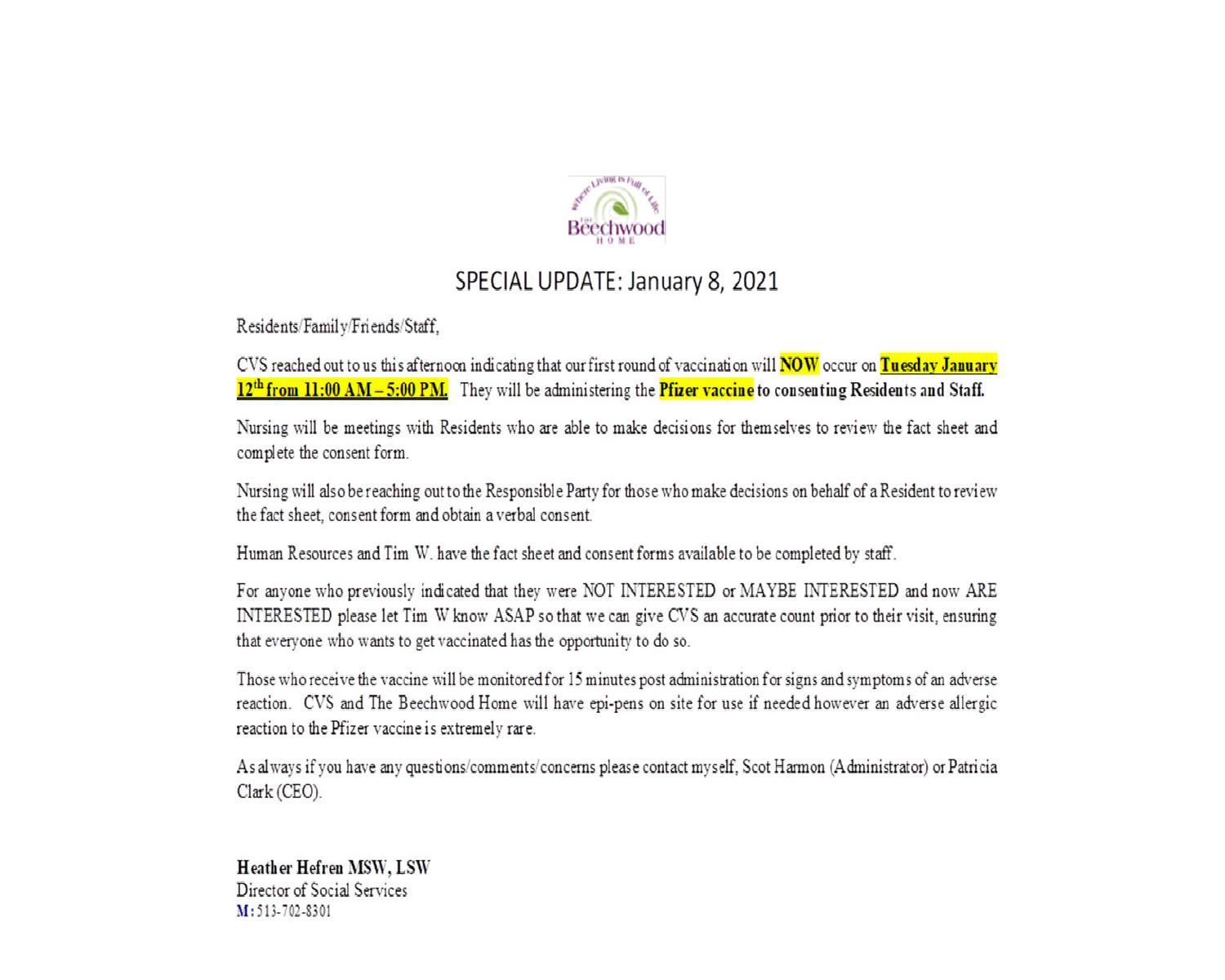

#### 01/11/2021

Dear Residents/Family/Friends/Staff,

#### Summary of Changes Since Last Notice:

We are reporting one (1) additional staff member who has tested positive. This brings our total active cases to one (1). The facility has had cumulative total of nineteen (19) confirmed Covid-19 tests associated with the facility to date. The staff member has been placed on medical leave and removed from the schedule upon notification to minimize exposure risk to other Residents/Staff and will remain on medical leave until a physician certifies they are safe to return to work.

#### Action Plan.

Our action plan will remain unchanged since this staff member has not worked a shift since the week of 12/27/2020 and all Residents tested negative on 1/4/2021 as part of our previous action plan.

#### Contact us with questions.

We know that this pandemic is particularly challenging for you. We empathize with your feelings of separation and vulnerability, and we want to thank you for your ongoing support and trust. If you have any questions about COVID-19 or the steps that we are taking to protect our residents, please contact Scot Harmon, Administrator, at 513-842-0774, sharmon@beechwoodhome.com.

Sincerely,

Scot Harmon, Patricia A. Clark, DM Administrator CEO, Administrator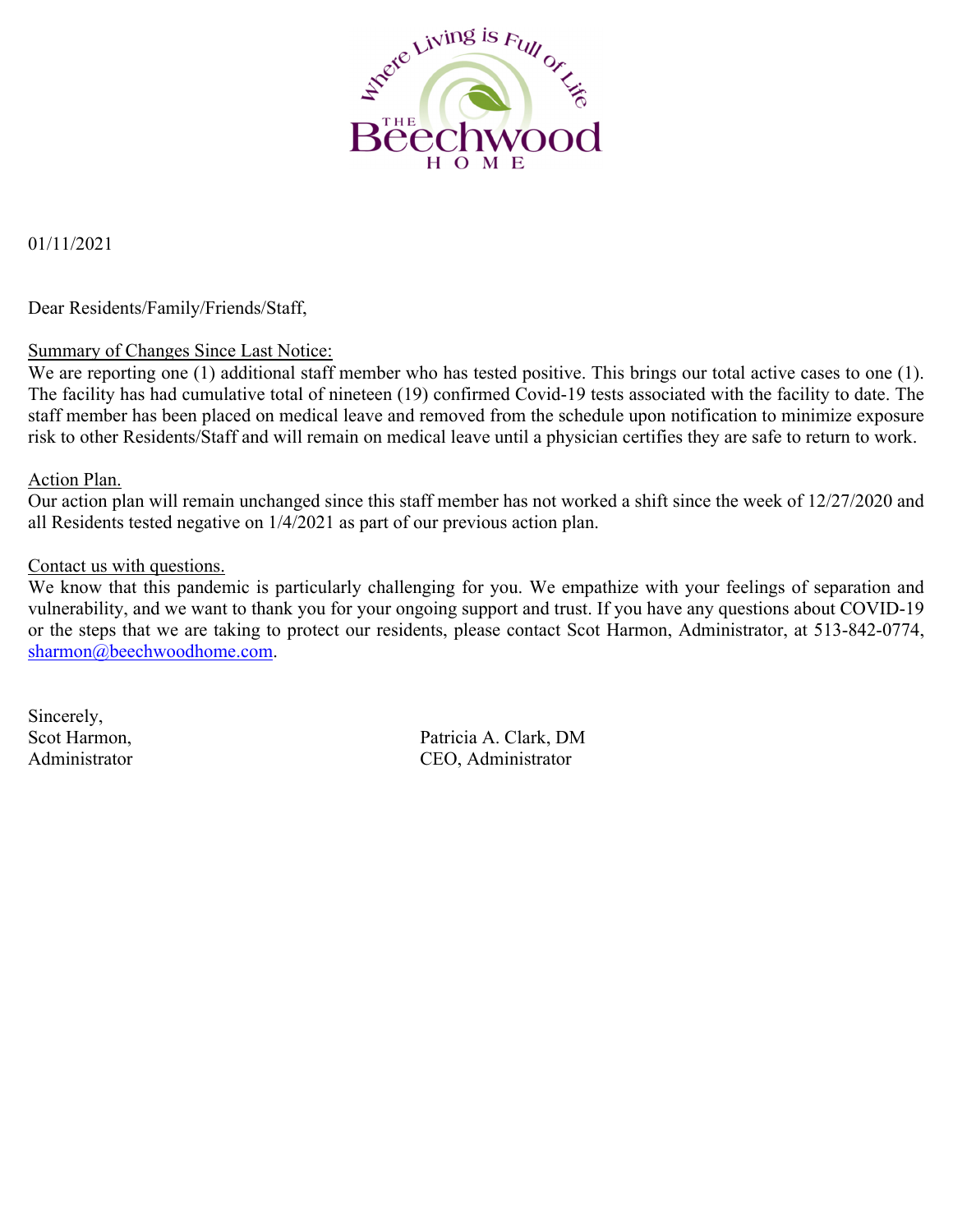

1/13/2021

#### Dear Residents/Family/Friends/Staff,

#### Summary of Changes Since Last Notice:

We are reporting one (1) additional staff member who has tested positive. This brings our total active cases to two (2). The facility has had cumulative total of twenty (20) confirmed Covid-19 tests associated with the facility to date. The staff member has been placed on medical leave and removed from the schedule upon notification to minimize exposure risk to other Residents/Staff and will remain on medical leave until a physician certifies they are safe to return to work.

#### Action Plan.

Our revised action plan will mirror state and local guidance. Under this approach, all residents were rapid tested this morning. We're happy to report that all results were negative. We will test all residents again next week and the following week. If all residents remain COVID-free throughout this period, we will revert back to testing of staff only. The staff will continue to be tested twice a week until Hamilton County's positivity rate falls below 10%. The Nursing Department will communicate with any identified residents and their responsible parties. Any subsequent positive test results will be communicated.

#### Contact us with questions.

We know that this pandemic is particularly challenging for you. We empathize with your feelings of separation and vulnerability, and we want to thank you for your ongoing support and trust. If you have any questions about COVID-19 or the steps that we are taking to protect our residents, please contact Scot Harmon, Administrator, at 513-842-0774, sharmon@beechwoodhome.com.

Sincerely,

Scot Harmon, Patricia A. Clark, DM Administrator CEO, Administrator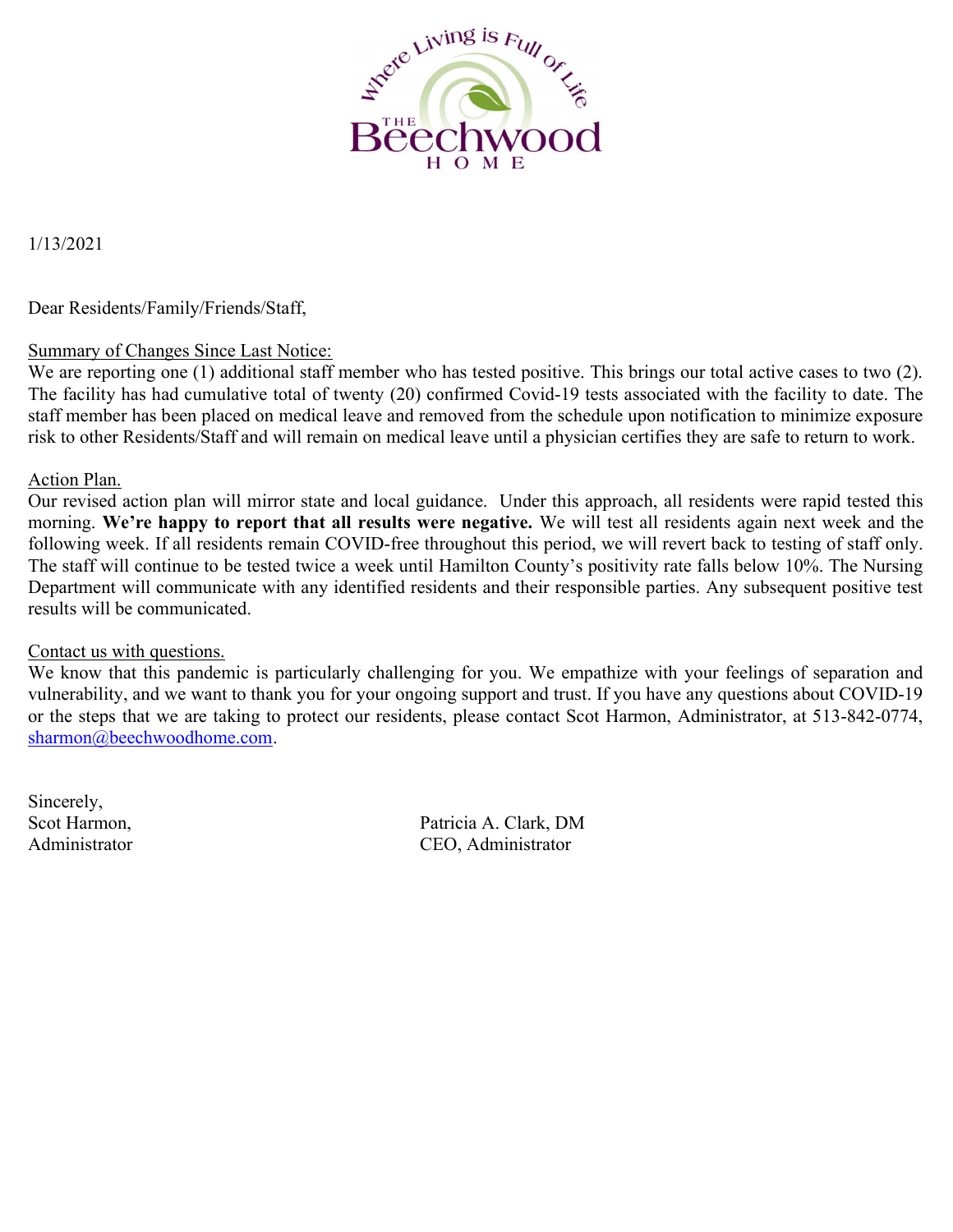January 16, 2021

Dear Residents/Family/Friends/Staff,

#### **Summary of Changes Since Last Notice:**

We are reporting two (2) additional staff members who have tested positive. This brings our total active cases to five (5). The facility has had cumulative total of twenty-three (23) confirmed Covid-19 tests associated with the facility to date. The staff members have been placed on medical leave and removed from the schedule upon notification to minimize exposure risk to other Residents/Staff and will remain on medical leave until a physician certifies they are safe to return to work.

#### **Action Plan.**

Our revised action plan will mirror state and local guidance. Under this approach, all residents were rapid tested this morning. **We're happy to report that all results were negative.** We will test all residents again next week and the following week. If all residents remain COVIDfree throughout this period, we will revert back to testing of staff only. The staff will continue to be tested twice a week until Hamilton County's positivity rate falls below 10%. The Nursing Department will communicate with any identified residents and their responsible parties. Any subsequent positive test results will be communicated.

#### **Contact us with questions.**

We know that this pandemic is particularly challenging for you. We empathize with your feelings of separation and vulnerability, and we want to thank you for your ongoing support and trust. If you have any questions about COVID-19 or the steps that we are taking to protect our residents, please contact Scot Harmon, Administrator, at 513-842- 0774, sharmon@beechwoodhome.com.

Sincerely,

Scot Harmon, Patricia A. Clark, DM<br>Administrator CEO Administrator CEO, Administrator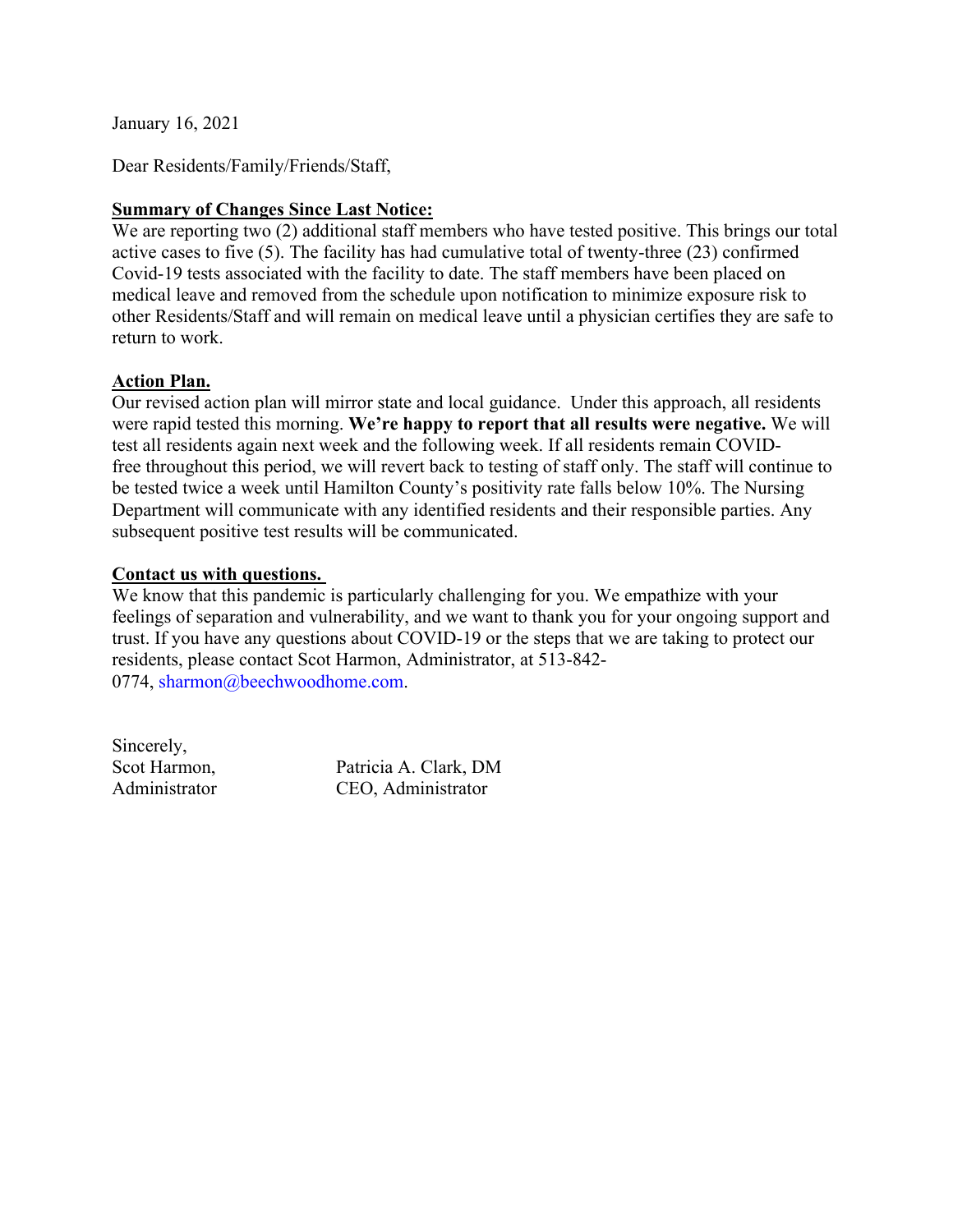

# January 22, 2021 Update

Residents/Family/Friends/Staff,

**Covid-19 Status:** We have had no known positive Resident cases of COVID-19.

**Facial Coverings**: **Your face mask always needs to cover your nose and mouth.** Mask slipping appears to be a very common problem people experience. With multiple variants of Covid-19 potentially being 50% more contagious than the original strain, ensuring your nose and mouth are covered is more important than ever. Please be aware of how your mask is fitting and reposition as soon as possible if needed.

#### **Vaccine Clinic:**

~Our 2<sup>nd</sup> Clinic will be on Tuesday, February 2nd from 11 AM-3:30 PM (Round 1/Step 2 & Round 2/Step 1)

~Our 3rd Clinic will be on Tuesday, February 23rd from 11 AM-3:30 PM (Round 2/Step 2).

\***It is critically important that everyone recognize that nobody can start a Covid-19 vaccination series during the 3rd clinic.**

#### **Ohio Public Health Advisory System:**

Hamilton County remains "purple". This indicates "Level 4 Public Emergency: severe exposure and spread. Only leave home for supplies and services." See https://coronavirus.ohio.gov/ for more information.

**Indoor Visitation Suspended:** Hamilton County's positivity rate has **declined** to 18.0%. This is a 1% decrease since last week's update and the county remains 'Red' per CMS' rating system. We can resume this program when percentage falls below 10%.

#### **Vaccinated Individuals Must Continue to Adhere to All Covid-19 Precautions**

It is critically important that those who have been vaccinated continue to take all infection control measures. Until herd immunity is reached, vaccinated individuals may still be able to spread the virus and cause severe illness to those who have not been vaccinated.

#### **Help Keep Us Covid-19 Free**

-If you are experiencing any symptoms of Covid-19 or an upper respiratory infection, please stay away from the facility.

**Outside Food Delivery Opportunity on Wednesdays:** Please email Scot (sharmon@beechwoodhome.com) and Megan (mrandolph@beechwoodhome.com) by 3:00 PM on Tuesday with the Resident name, restaurant or delivery app name, and estimated delivery time. **We will not accept any deliveries in the front of the building.**

As always if you have any questions/comments/concerns please contact Heather Hefren (Director of Social Services), Scot Harmon (Administrator) or Patricia Clark (CEO).

Sincerely,

| Scot Harmon,  | Patricia A. Clark, DM |
|---------------|-----------------------|
| Administrator | CEO, Administrator    |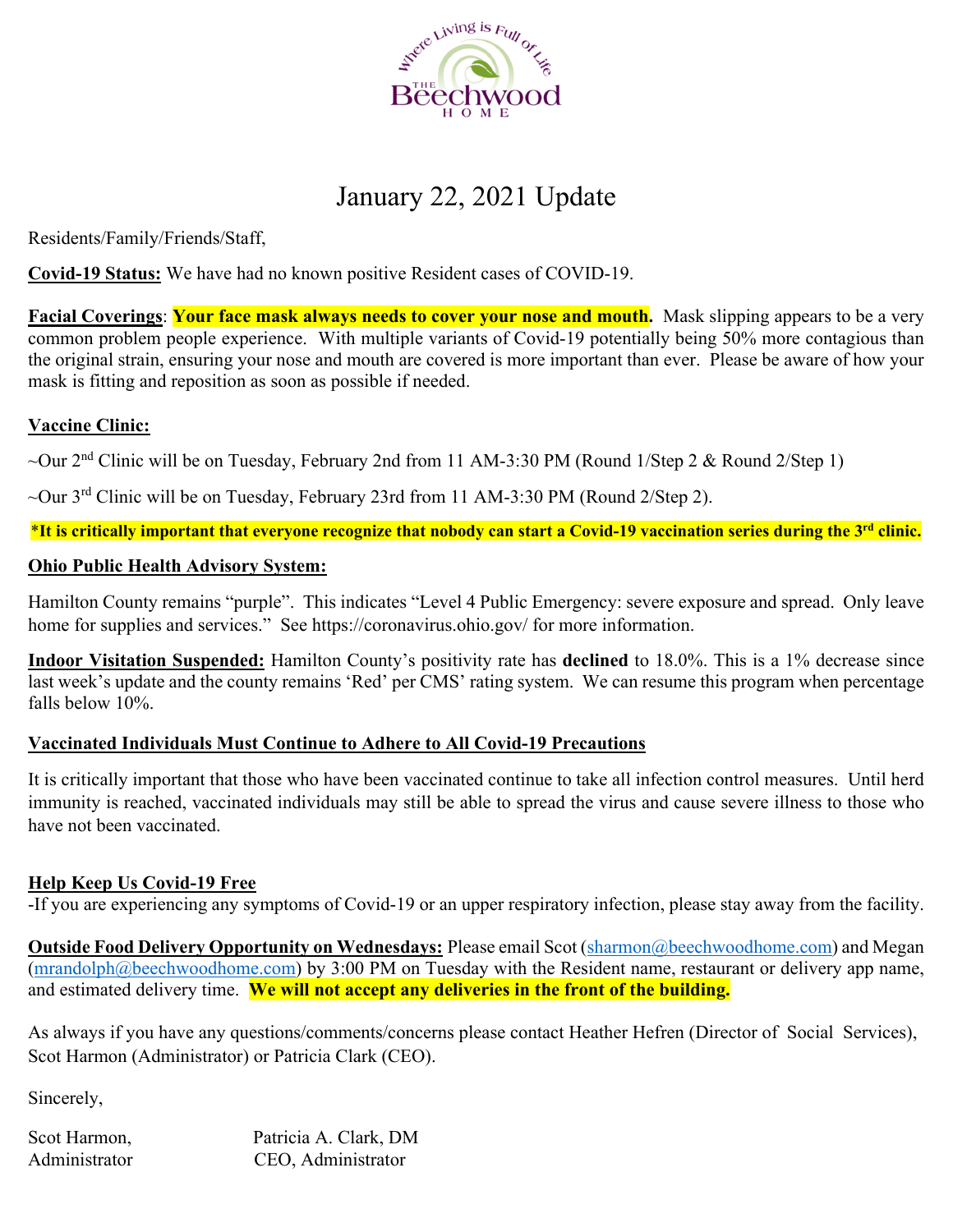

1/25/2021

Dear Residents/Family/Friends/Staff,

#### Summary of Changes Since Last Notice:

We are reporting two (2) additional staff members who have tested positive. This brings our total active cases to four (4). The facility has had cumulative total of twenty-five (25) confirmed Covid-19 tests associated with the facility to date. The staff members have been placed on medical leave and removed from the schedule upon notification to minimize exposure risk to other Residents/Staff and will remain on medical leave until a physician certifies they are safe to return to work.

#### Action Plan.

Our revised action plan will mirror state and local guidance. Under this approach, all residents will be tested this morning. We will test all residents again next week and the following week. If all residents remain COVID-free throughout this period, we will revert back to testing of staff only. The staff will continue to be tested twice a week until Hamilton County's positivity rate falls below 10%. The Nursing Department will communicate with any identified residents and their responsible parties. Any subsequent positive test results will be communicated.

#### Contact us with questions.

If you have any questions about COVID-19 or the steps that we are taking to protect our residents, please contact Scot Harmon, Administrator, at 513-842-0774, sharmon@beechwoodhome.com.

Sincerely,

Scot Harmon, Patricia A. Clark, DM Administrator CEO, Administrator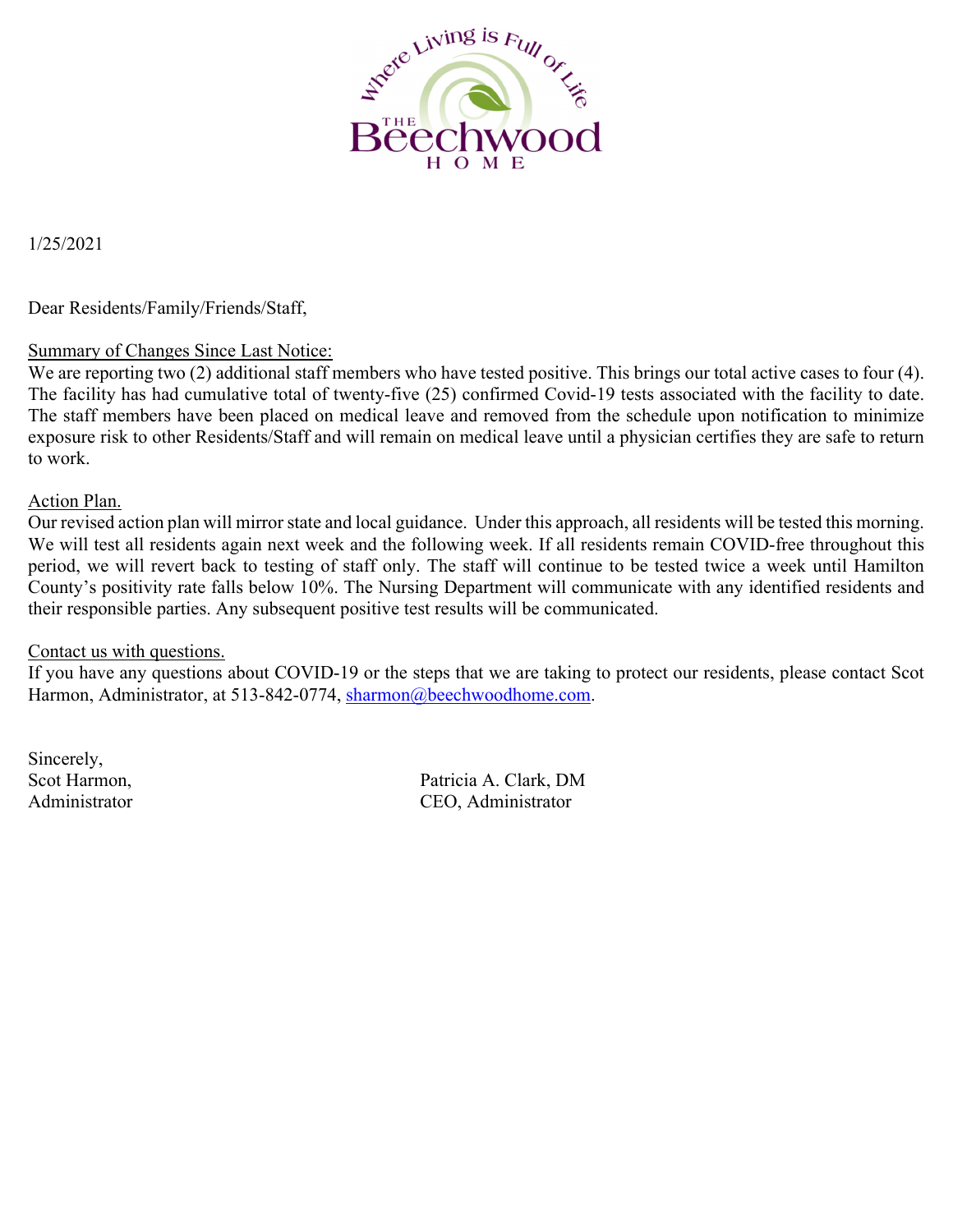Special Update 1/26/21

Residents/Family/Friends/Staff,

༕༖༗We are happy to report that all Resident Covid-19 tests completed yesterday, as part of our action plan, have come back negative.

As always, if you have any questions please contact Scot Harmon sharmon@beechwoodhome.com (Administrator) and/or Patricia Clark pclark@beechwoodhome.com (CEO) and/or Heather Hefren hhefren@beechwoodhome.com (Director of Social Services).